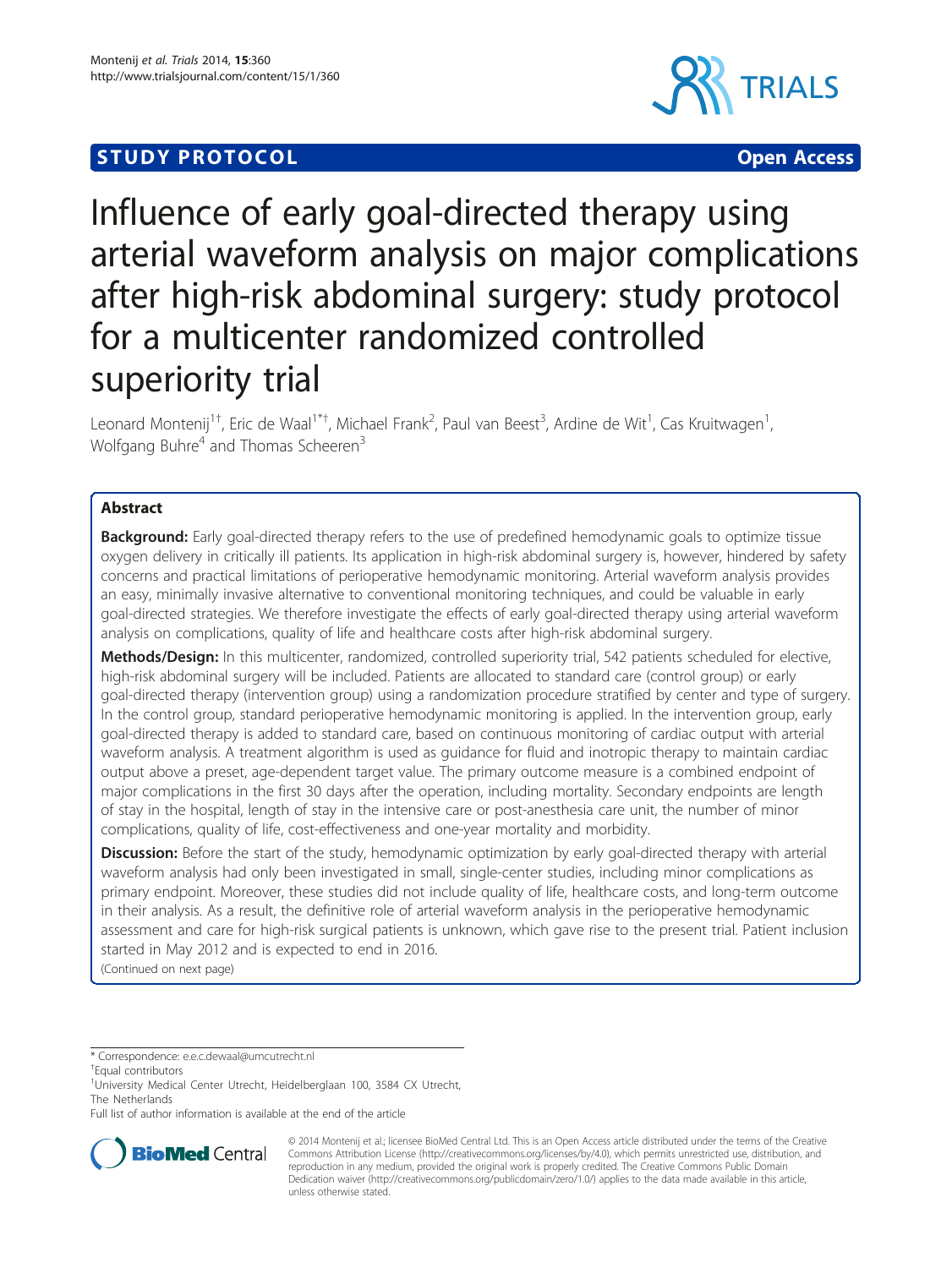#### (Continued from previous page)

Trial registration: This trial was registered in the Dutch Trial Register (registration number [NTR3380\)](http://www.trialregister.nl/trialreg/admin/rctsearch.asp?Term=egdt) on 3 April 2012.

Keywords: High-risk surgery, Early goal-directed therapy, Hemodynamic monitoring, Hemodynamic optimization, Tissue oxygen delivery, Randomized controlled trial, Outcome, Quality of life, Cost-effectiveness

# Background

#### High-risk surgery

Both the extent of the surgical procedure and the presence of comorbidities increase the risk of an adverse outcome after surgery. Moreover, approximately 12.5% of all surgical patients are considered as 'high-risk' [[1,2](#page-10-0)]. The majority of perioperative complications and death occur in this minority of patients [\[1\]](#page-10-0). With increasing age and comorbidities in the general population, the number of high-risk surgical patients is expected to grow. Approximately 50% of these surgical patients develops one or more perioperative complications, and mortality in this specific patient group is around 5% [[1-6\]](#page-10-0). Major complications such as myocardial infarction, cardiac failure, stroke, pneumonia, renal failure, or sepsis, involve a significant burden to the patient and to hospital facilities during the hospitalization period [\[3](#page-10-0)]. After discharge, these complications may result in long-term disability, cognitive impairment and even death, significantly reducing quality of life and increasing healthcare consumption [[3\]](#page-10-0).

#### Hemodynamic monitoring in high-risk surgery

Surgical patients are subject to the effects of anesthesia, direct surgical trauma, inflammation, fluid shifts, and blood loss. In extensive surgical procedures these effects are enhanced, which may impair oxygen delivery to organs and tissues. Patients with significant comorbidities have limited cardiopulmonary reserve and are therefore more susceptible to the consequences of surgical stress [\[7\]](#page-10-0). An imbalance in tissue oxygen delivery and demand may occur, which promotes the incidence of complications [\[8](#page-10-0)-[10](#page-10-0)]. This emphasizes the need for appropriate hemodynamic monitoring and optimization therapy to maintain adequate tissue oxygen delivery in perioperative care for this high-risk group.

Cardiac output (CO) is the principal determinant of tissue oxygen delivery. Continuous monitoring of CO would therefore be valuable for each high-risk surgical patient. A number of CO measurement techniques are available. Pulmonary artery thermodilution remained the standard technique for a number of decades [\[11,12](#page-10-0)]. This technique is, however, invasive and associated with potentially life-threatening complications which limits its use in clinical practice [[11](#page-10-0),[12](#page-10-0)]. Transesophageal echocardiography (TEE) can be used to measure CO, but is also rather invasive, does not provide CO continuously,

and requires specific skills that are not included in the training of each anesthesiologist or intensive care physician [[13\]](#page-10-0). Therefore, TEE is predominantly used in cardiac surgery. Esophageal Doppler probes for continuous CO measurement are easier to use but not readily tolerated by conscious patients. Other minimally invasive CO techniques such as bioimpedance are not yet sufficiently reliable for use in clinical practice [\[13](#page-10-0)].

Arterial waveform analysis (AWA) provides a less invasive and more practical alternative to conventional techniques of CO monitoring. CO is derived from the arterial pressure waveform and only requires an arterial line, which is almost routinely placed in high-risk surgical patients in the operating room (OR) and intensive care unit (ICU) [[13,14\]](#page-10-0). Moreover, the AWA technique enables dynamic preload assessment in mechanically ventilated patients. Assessment of cardiac preload or fluid responsiveness is the first step in optimizing CO [[14,15](#page-10-0)]. Both AWA-based CO measurement and dynamic preload assessment have been validated in a variety of clinical settings [[14,16](#page-10-0)]. The technique is therefore potentially valuable for advanced hemodynamic monitoring and fluid optimization of highrisk, non-cardiac surgical patients [\[17\]](#page-10-0).

#### Early goal-directed therapy

Adequate strategies to correct and improve hemodynamic variables should be available, since monitoring without therapeutic consequences is not enough. Early goaldirected therapy (EGDT) refers to the preemptive use of predefined target values for hemodynamic optimization in order to maintain tissue oxygen delivery. A target variable is continuously monitored and immediately corrected using a treatment algorithm if the value decreases below a predefined threshold. Especially CO or CO-derived variables have been used for this purpose. The treatment algorithms used in EGDT guide fluid therapy and inotropic support, in order to improve the patient's hemodynamic status. With the emergence of AWA techniques, a new, promising CO measurement technique became available for EGDT [[14,18\]](#page-10-0).

#### Previous literature

Before the start of the study we performed a systematic review of the literature to evaluate all available evidence on the use of EGDT in elective, high-risk, abdominal surgery (Additional file [1\)](#page-10-0). The results indicated that EGDT is a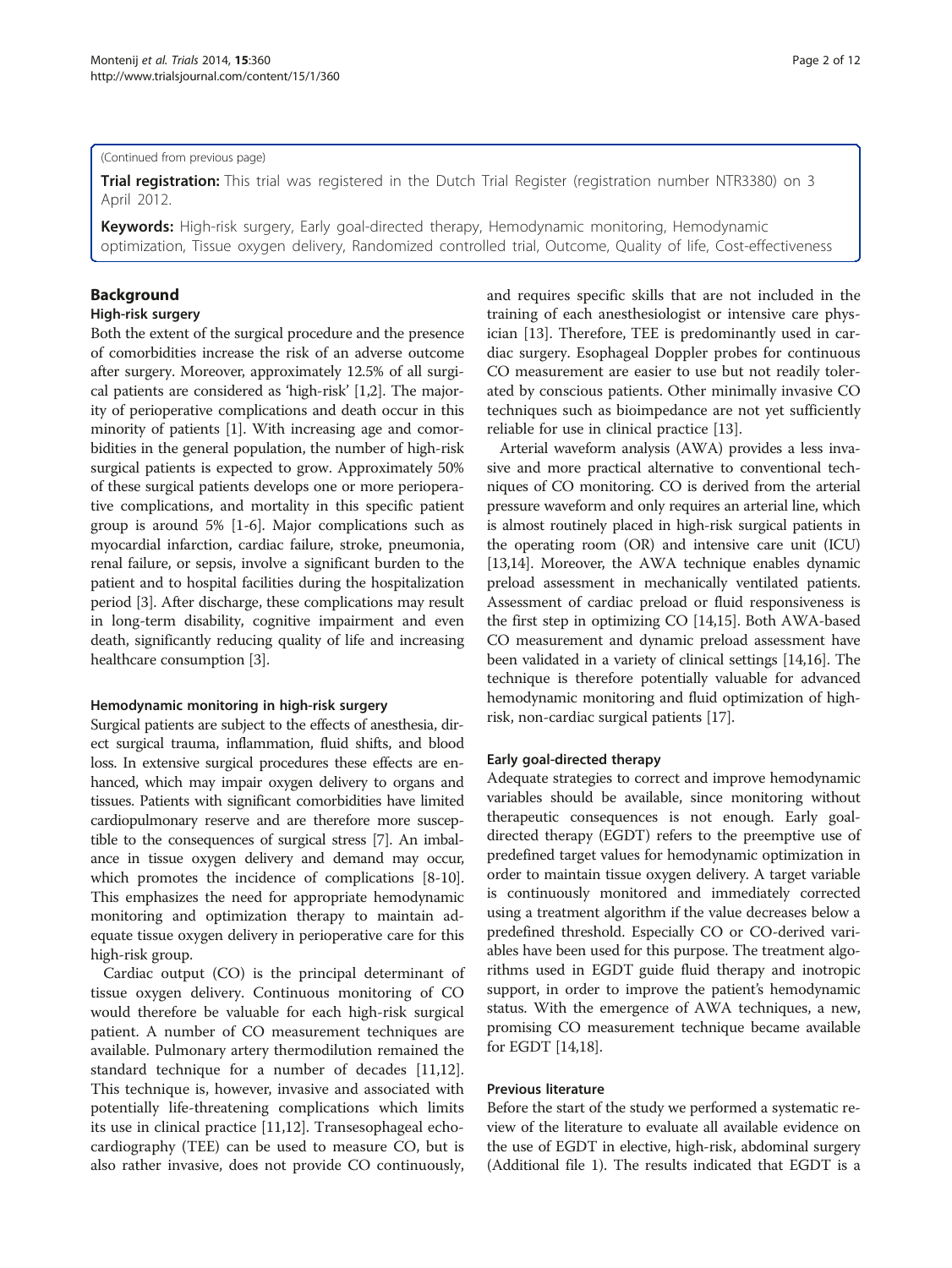promising strategy to reduce morbidity and even mortality in high-risk surgery. There are, however, several limitations to the previous literature which may explain why EGDT has never been widely implemented into routine practice [\[19\]](#page-11-0). First, the results from most studies are outdated and not applicable to the current standard of care. In studies from 1988 to 2000, morbidity and mortality are much higher in comparison with current practice, even in the intervention groups. The same applies for length of stay in the hospital. Second, pulmonary artery catheterization has been used for the purposes of EGDT at that time. As described before, this technique is limited to specific types of surgery and not broadly accepted for perioperative monitoring in non-cardiac surgery [\[11-13,](#page-10-0)[20](#page-11-0)]. Two studies applying arterial waveform analysis for EGDT purposes were small and performed in a single center [\[4,6](#page-10-0)]. Moreover, minor complications, such as short-lasting intraoperative hypotension or urinary tract infection, are included as an outcome measure. These complications are not associated with increased long-term morbidity and mortality and should be evaluated separately. One final but major limitation applies to all of the studies described. They lack information about the effect of EGDT on long-term outcome, quality of life, and utilization of healthcare resources. This hinders a costeffectiveness analysis. EGDT requires the purchase of CO monitoring equipment which consists of specific patient monitors and arterial blood pressure sensors. Additional costs may be the result of an increased use of inotropic support or other therapeutic consequences of EGDT.

Since the start of the trial in May 2012, a number of interesting studies have been published which partially addressed the shortcomings mentioned above [\[5,](#page-10-0)[21-23](#page-11-0)]. Two studies demonstrated that the implementation of a goaldirected strategy was cost-effective [\[21,22](#page-11-0)]. In addition, two multicenter studies were performed in which a reduction in complications was shown [[5](#page-10-0)[,23\]](#page-11-0). However, minor complications were included, and the number of patients was rather small in these studies.

# Added value of the proposed study

The present study is a multicenter, randomized controlled trial in a relatively large group of patients and performed in both university and non-academic teaching hospitals. Patients scheduled for elective high-risk abdominal surgery are included. They represent an extensive group of patients at risk for adverse postoperative outcomes. The primary aim is to reduce the number of major complications that are associated with an increased short-term and long-term morbidity and mortality. These complications are expected to comprise a major burden to quality of life, healthcare costs, and long-term outcome, which are included as secondary outcome parameters. AWA-based CO monitoring techniques are used to assess tissue oxygen delivery,

which are minimally invasive and easy-to-use. The treatment algorithm is straightforward and suitable for each anesthesiologist, ICU physician, and anesthesia or ICU nurse. The results of this study may therefore be useful in guiding evidence-based implementation of EGDT.

#### **Objective**

The primary objective of the study is to investigate the effect of perioperative EGDT using arterial waveform analysis on a composite endpoint of major complications, including mortality after high-ris, abdominal surgery, in comparison with standard care. Secondary endpoints are minor complications, length of stay in the hospital, length of stay in the ICU or post-anesthesia care unit (PACU), long-term outcome, quality of life (QOL), and cost-effectiveness. We hypothesize that perioperative EGDT using AWA reduces the number of major complications after high-risk abdominal surgery in comparison with standard care.

# Methods/Design

#### Trial design

The EGDT trial is designed as a multicenter, randomized, controlled superiority trial with two parallel groups in a 1:1 allocation. The trial is unblinded for the clinicians involved, the patients, and the observers.

# Study setting

Currently, the study is performed in three hospitals in The Netherlands: Albert Schweitzer Hospital (Dordrecht, The Netherlands), University Medical Center Groningen (Groningen, The Netherlands), and University Medical Center Utrecht (Utrecht, The Netherlands). The Maastricht University Medical Center (Maastricht, The Netherlands) is preparing study participation. Additional participating centers may be added in the future.

#### Eligibility criteria

Eligible are patients scheduled for elective high-risk abdominal surgery. Two groups of patients are considered high-risk: patients undergoing extensive procedures comprising a high risk for an adverse postoperative outcome, irrespective of the condition of the patient (group 1); patients undergoing moderately extensive procedures that suffer from significant comorbidity (group 2). These procedures comprise a moderately high-risk for an adverse postoperative outcome in healthy patients, but are considered high-risk for patients with significant comorbidity.

Inclusion criteria are:

1) Group 1: patients scheduled for the following operations in which postoperative observation in the ICU/PACU is needed, irrespective of their American Society of Anesthesiologists (ASA, Table [1\)](#page-3-0) physical status: esophagectomy, pancreaticoduodenectomy,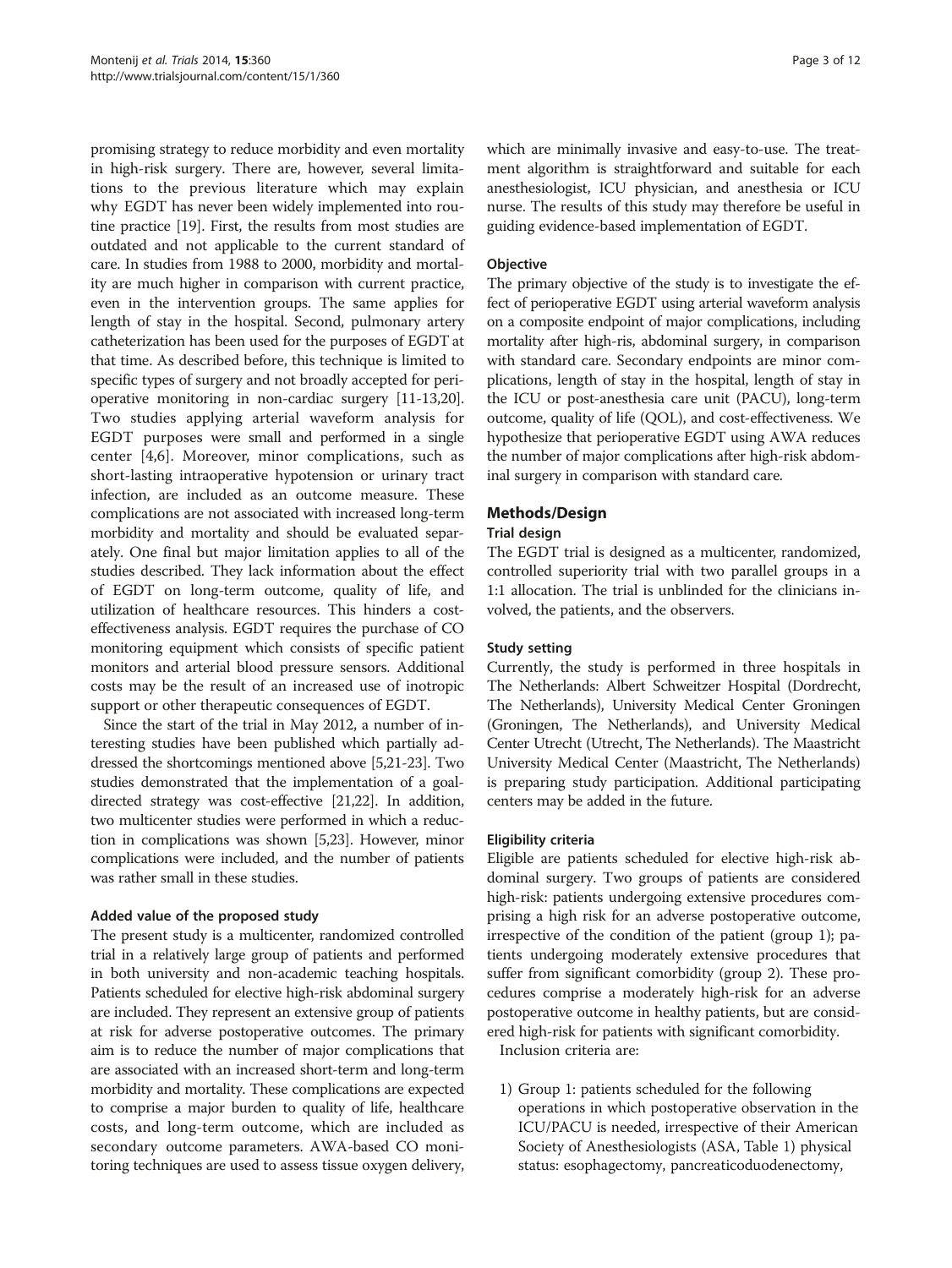<span id="page-3-0"></span>Table 1 American Society of Anesthesiologists (ASA) physical status

| ASA physical Description<br>status |                                                                                                                                                                                                                            |  |  |
|------------------------------------|----------------------------------------------------------------------------------------------------------------------------------------------------------------------------------------------------------------------------|--|--|
|                                    | Normal, healthy patient                                                                                                                                                                                                    |  |  |
|                                    | Patient with mild systemic disease which does not<br>affect daily functioning (such as controlled hypertension,<br>stable chronic obstructive pulmonary disease (COPD),<br>well-regulated diabetes mellitus, mild obesity) |  |  |
| $\mathbb{H}$                       | Severe systemic disease which affects daily functioning<br>(such as coronary artery disease, heart failure or COPD<br>limiting exercise tolerance, morbid obesity)                                                         |  |  |
| IV                                 | Systemic disease that is a constant threat to life (such<br>as invalidating COPD or heart failure, unstable<br>angina pectoris)                                                                                            |  |  |
|                                    | Moribund patient                                                                                                                                                                                                           |  |  |

open abdominal aorta aneurysm repair, and major abdominal resections for soft tissue malignancy.

2) Group 2: patients with ASA physical status III or IV scheduled for the following surgical procedures in which postoperative observation in the ICU/PACU is needed: gastrectomy, colorectal resections for carcinoma, and other extensive upper or lower abdominal surgery (such as ileocystoplasty or debulking surgery for ovarian cancer).

Patients will be excluded if they meet one of the following criteria: patients with aortic insufficiency > grade 1, patients who are under 18 years-old, patients with cardiac arrhythmias (such as atrial fibrillation or flutter, or ventricular tachycardia), patients requiring emergency surgery, patients in which cardiac output measurement is mandatory for therapeutic decisions, or contraindication for passive leg raising in the entire postoperative period.

#### Randomization

A randomization procedure is used to allocate patients to standard care (control group) or standard care with EGDT (intervention) in a 1:1 ratio. The randomization is stratified according to hospital and type of surgery. In each stratum, a block randomization with variable block size is applied using a computer.

# Standard care

Patients assigned to standard care will be treated according to local routine, with the following conditions: 1) after induction of anesthesia and tracheal intubation, patients are mechanically ventilated (volume control) with a fixed tidal volume of 8 ml/kg−<sup>1</sup> (ideal body weight, IBW) throughout the procedure, adjusting respiratory rate to maintain normocapnia; 2) an arterial line, central venous line, and urine catheter are placed, 3) hypotension after induction is treated preferably with crystalloids, eventually with

colloids, with a maximum of 500 ml. Ongoing hypotension is treated with a continuous infusion of norepinephrine. Sudden, short-lasting hypotension is treated with phenylephrine or ephedrine depending on local routine and indication; and 4) transfusions with erythrocytes will be applied according to the 4-5-6 rule (Additional file [2\)](#page-10-0).

Therapy is aimed at maintaining:  $S_pO_2 \geq 95\%$ , mean arterial blood pressure (MAP)  $\geq 60$  mmHg or  $\leq 25\%$  below baseline in cases of preexisting hypertension, and heart rate (HR) <  $100/min$  or  $\leq 25\%$  above baseline.

The use of epidural analgesia, enhanced recovery after surgery (ERAS) protocols, corrections for preoperative fasting, and basic fluid regimes is allowed but not obligatory. Serum lactate, central venous oxygenation saturation, and other laboratory parameters may be used to the discretion of the attending anesthesiologist or ICU physician.

#### Intervention

Patients assigned to EGDT are treated according to the same conditions as defined for the standard group. An EGDT algorithm is added to standard care in order to maintain tissue oxygen delivery in the perioperative period. After induction of anesthesia in the OR, an AWA technique is applied for continuous CO measurement and dynamic preload assessment. The choice of AWA technique depends on the institution in which the study is performed. CO values are indexed to the patients' body surface area. For each patient, an age-dependent target cardiac index (CI) is determined with the following criteria: age < 60 years, target  $CI \geq 2.8$  l/min/m; age between 60 and 75 years, target  $CI \ge 2.6$  l/min/m; or age > 75 years, target  $CI \geq 2.4$  l/min/m.

If the CI drops below the target value, a treatment algorithm is used in order to restore the CI above the threshold (Figure [1\)](#page-4-0). In this algorithm, the dynamic preload parameter stroke volume variation (SVV) is used to determine whether the patient should receive a fluid challenge (FC), or whether inotropic support should be started or increased. Continuous infusion of norepinephrine and/or dobutamine should be used as inotropic support. SVV cannot be used in the following circumstances: spontaneous breathing activity, tidal volume <8 ml/kg, and/or breathing frequency >16/min<sup>−</sup> .

In these circumstances, a passive leg raising (PLR) test is used to guide fluid or inotropic support [\[24-26](#page-11-0)]. The procedure is explained in Figure [2.](#page-4-0) If the CI increases 10% or more during PLR, a 500 ml FC is given. If not, inotropic support is started or increased. If both measurement of SVV and PLR testing are not possible, a small 250 ml FC is given. If the CI subsequently increases, another 250 ml FC is given. If the CI does not increase, inotropic support is started or increased. Treatment according to this EGDT algorithm starts after induction of anesthesia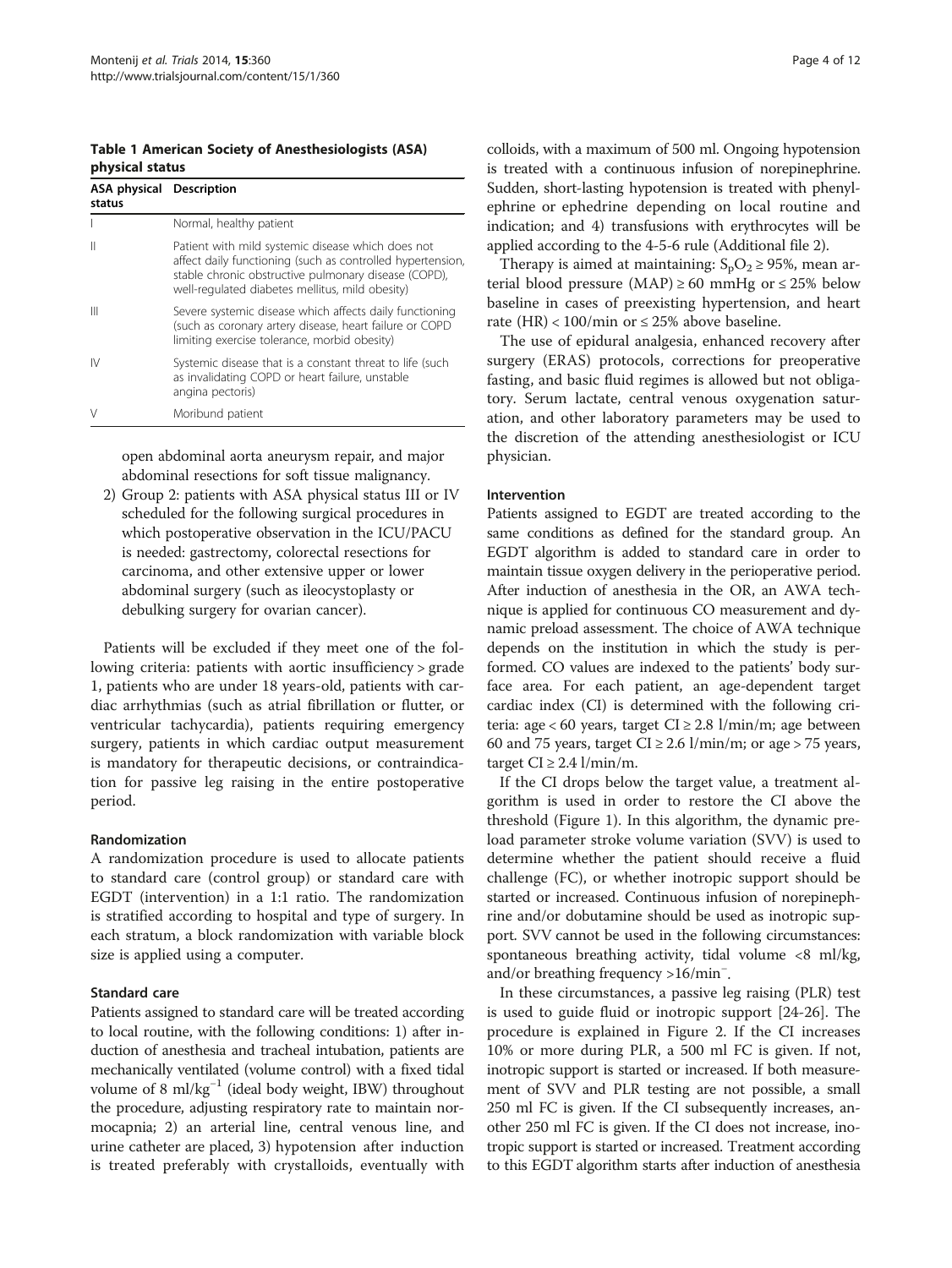<span id="page-4-0"></span>

in the OR and is maintained until discharge from the ICU/ PACU, with a maximum of 24 hours from induction of anesthesia.

#### Modifications

In case of any newly developed arrhythmia in patients in the intervention group, CO and SVV measurements obtained with AWA are unreliable. Therefore, treatment according to the EGDT algorithm stops as long as the arrhythmia persists. If a patient in the intervention group develops unwanted tachycardia, arrhythmia, or (suspected) myocardial ischemia due to inotropic support applied within the EGDT algorithm, inotropic support needs to be reduced or stopped, irrespective of the CI. In addition, a FC should be withheld or stopped if pulmonary edema or cardiac decompensation is suspected, irrespective of the CI.



#### Protocol adherence

The EGDT algorithm is easy to use and rather straightforward, yet extensive training of nurses and physicians involved in the care of patients allocated to EGDT will be performed before the start of the study in each participating center. Moreover, a number of nurses and physicians from each institution have been involved in the trial from the beginning and are thoroughly informed about the procedures. These 'trial experts' can be consulted at any time and will monitor the appropriate application of the EGDT algorithm.

#### Outcome measures

The primary outcome measure is the number of major complications per patient within the first 30 days after surgery, including mortality. An overview of all major complications can be found in Table [2.](#page-5-0) The complications within this composite endpoint are associated with increased long-term morbidity and mortality [[3\]](#page-10-0).

The following secondary outcome measures are considered: the grade of major complications occurring in the first 30 days after surgery according to the Accordion Severity Grading system [[31](#page-11-0)]; the number of the following minor complications within the first 30 days after surgery: arrhythmia (requiring intervention), deep venous thrombosis (confirmed by ultrasonography), urinary tract infection (confirmed by urinalysis and treated with antibiotics), prolonged ileus (diagnose made and confirmed by surgeon), herniation or other prolonged wound healing (diagnosis made and confirmed by surgeon); the total amount of fluid administered in the first 24 hours after surgery (crystalloids, colloids, and blood products); inotropic support in the first 24 hours after surgery (amount and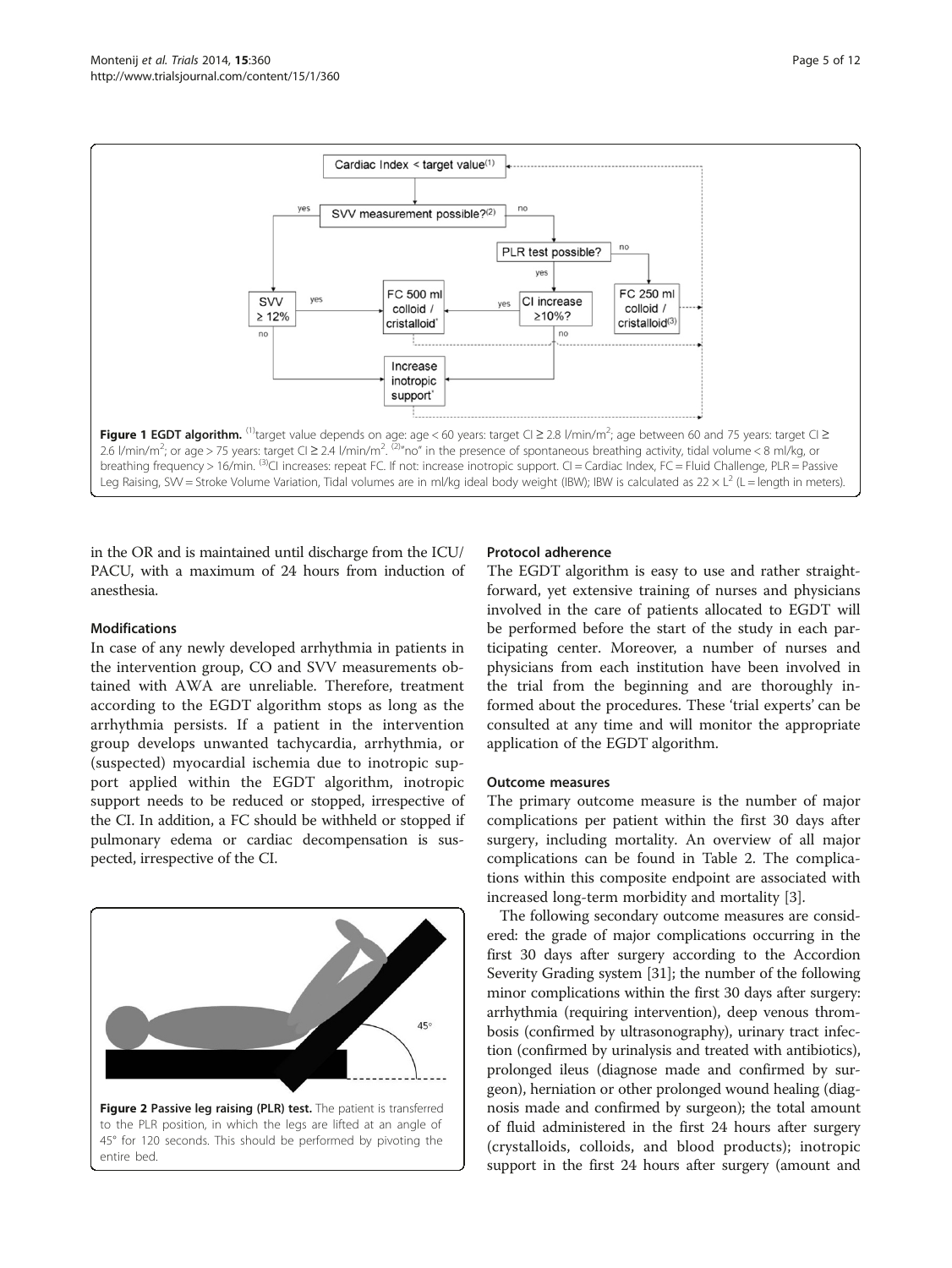| Category         | Complication                     | <b>Criteria</b>                                                                                                                                                                      |  |
|------------------|----------------------------------|--------------------------------------------------------------------------------------------------------------------------------------------------------------------------------------|--|
| Mortality        | 30-day mortality                 | Mortality within the first 30 days after surgery                                                                                                                                     |  |
| Cardiovascular   | Cardiac arrest                   | Cardiac arrest, electromechanical dissociation, ventricular fibrillation, or ventricular<br>tachycardia without output                                                               |  |
|                  | Acute myocardial infarction      | According to the criteria for acute myocardial infarction (see Universal Definition<br>of Myocardial Infarction [27])                                                                |  |
|                  | Acute pulmonary edema            | Diagnosis confirmed by X-ray                                                                                                                                                         |  |
|                  | Stroke                           | Focal brain injury that persists for $>$ 24 hours, combined with an increase in disability<br>of at least one grade on the modified Rankin scale [28], confirmed by cerebral CT-scan |  |
| Respiratory      | Prolonged mechanical ventilation | Postoperative mechanical ventilation for more than 24 hours (any cause), including<br>non-invasive pressure support ventilation through a face-mask                                  |  |
|                  | Pulmonary embolism               | Confirmed by CT-scan                                                                                                                                                                 |  |
|                  | Pneumonia                        | Confirmed by X-ray and treated with antibiotics                                                                                                                                      |  |
|                  | Respiratory failure              | Any other respiratory complication requiring mechanical ventilation<br>(including non-invasive pressure support ventilation)                                                         |  |
| Renal            | Acute kidney injury              | Stage 2 or 3 acute kidney injury, according to the Acute Kidney Injury Network [29]                                                                                                  |  |
| Gastrointestinal | Anastomotic leak                 | Diagnose made and confirmed by surgeon                                                                                                                                               |  |
|                  | Other                            | Any other complication requiring additional surgery                                                                                                                                  |  |
| Infection        | Wound                            | Diagnosis made and confirmed by surgeon                                                                                                                                              |  |
|                  | Severe sepsis                    | See International Sepsis Definitions Conference [30]                                                                                                                                 |  |

<span id="page-5-0"></span>

| Table 2 Major complications within the first 30 days after surgery embedded in the composite primary endpoint |  |  |  |  |
|---------------------------------------------------------------------------------------------------------------|--|--|--|--|
|---------------------------------------------------------------------------------------------------------------|--|--|--|--|

duration of infusion); hemodynamic (blood pressure, HR, CI, SVV, mean urine output) and laboratory (central venous oxygen saturation and  $pCO<sub>2</sub>$ , serum lactate, troponin) variables in the first 24 hours after surgery; length of stay in the hospital and in the ICU/PACU; continuation of care at intermediate care units (level of care in between the ward and ICU/PACU); number and length of ICU/PACU or intermediate care readmissions; QOL; cost-effectiveness; long-term outcome: 3, 6, and 12 months complications and mortality.

#### Data collection

Before the operation demographic data, ASA physical status, medical history, and drug usage are collected from the patient's medical records.

A number of hemodynamic variables (blood pressure, HR, CI, and SVV if applicable) are recorded each hour during the first 24 hours after induction. In the EGDT group, these variables are also recorded before and after interventions to correct a drop in CI below the target value. Fluid balance in the first 24 hours is evaluated by recording the amount of fluids infused (crystalloid, colloid, and blood products) as well as urine output and blood loss. In addition, the use of inotropes is registered (type, amount, and duration of infusion). The following laboratory variables are determined after induction, during surgical closure, after admittance to the ICU/PACU, and the morning after surgery: serum hemoglobin, lactate, and full blood gas analysis (arterial and venous). After admittance to the ICU/PACU, the following additional blood values are determined in order to calculate the Sequential Organ Failure Assessment (SOFA) score [[32](#page-11-0)]: serum creatinine, bilirubin, and platelet count. The morning after surgery, serum troponin and creatinine levels are measured. The Therapeutic Intervention Scoring System (TISS) is calculated after admittance to the ICU/PACU [\[33\]](#page-11-0). Variables are derived from the patient monitoring systems used in the operating room and ICU/PACU, or from the OR and ICU/PACU record systems.

The following information is obtained in the first 30 days after surgery: all-cause mortality, major and minor complications, if applicable; duration of postoperative mechanical ventilation (hours); length of stay in the in the hospital (days) and ICU/PACU (hours); length of stay in the in the hospital (days) and ICU/PACU (hours) according to fitfor-discharge criteria [\[5](#page-10-0)] (Additional file [3](#page-10-0)); continuation of care at intermediate care units (hours); number of readmissions to the ICU/PACU or intermediate care unit.

All information can be obtained from the patients' medical records. Patient follow-up with respect to complications and length of stay is active.

QOL will be assessed with the EQ-5D and Short Form (SF) 36 questionnaires before surgery and 1, 3, 6, and 12 months after surgery. Depending on the patient's preference, the questionnaires are sent to the patient by email or conventional mail, or the patient is called by an interviewer. Patients who do not respond will receive a maximum of two phone calls as a reminder. Before contacting or sending the questionnaires to the patient, confirmation will be obtained that the patient is still alive.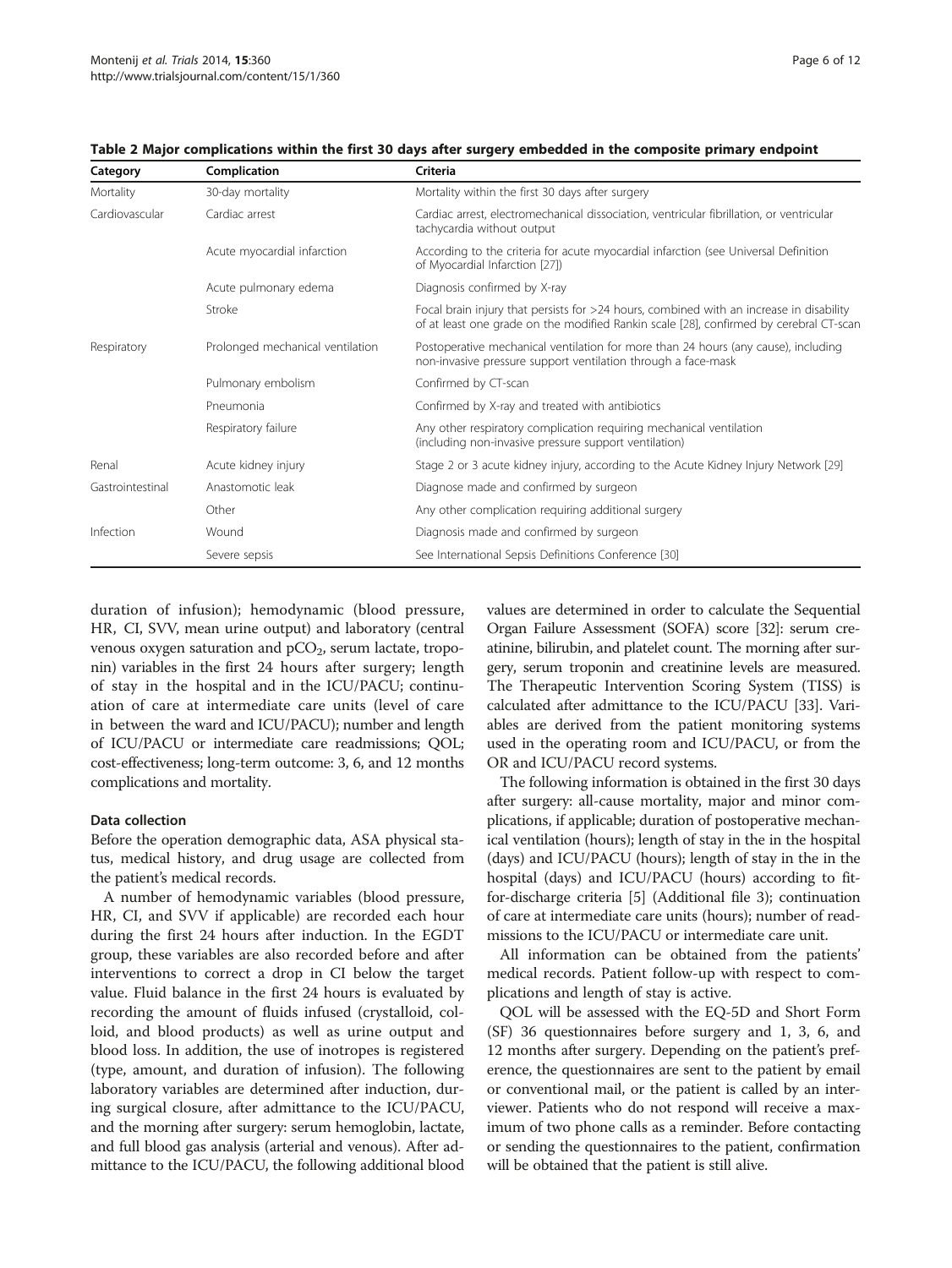Both healthcare costs (treatment costs including equipment, hospital stay, and re-interventions) and non-healthcare costs (costs as a result of absence from work) will be analyzed. Additional equipment and staff costs associated with EGDT will be monitored to assess incremental costs associated with EGDT. Direct healthcare costs will be calculated by multiplying the volume of (healthcare) resources use with its cost, using standard reference prices for economic evaluation in healthcare whenever available. Information on the following direct costs will be collected from the medical records: blood sample measurements, cultures and other investigations (such as chest films, CT-scans, echography, and ECG), interventions (such as reoperation, catheterization, chest drainage, and antibiotic treatment), and discharge destination (home, nursing home, rehabilitation). Data on absenteeism from work will be collected using parts of the Short-Form Health and Labor Questionnaire (SF-HLQ). The following three questions are added to the SF-HLQ: how many times did you visit your general practitioner? How many times did you visit a doctor in the hospital? Have you been admitted to the hospital? These questions are included in the QOL questionnaire described above. Indirect costs associated with production losses will be estimated using the friction cost method.

Long-term outcome is determined with a letter to the general practitioner of the patient after 3, 6, and 12 months. In this way, mortality and morbidity in the period between 30 days and one year after the operation is determined.

# Statistical analysis and sample size calculation

A study of the hospital data of one of the participating centers revealed that the number of major complications embedded in the composite primary endpoint was 0.58 per patient, and that a Poisson distribution was applicable. We aim to reduce the number of major complications per patient by 30% (from 0.58 to 0.41). Using Poisson regression with an assumed two-sided error of 5%, we calculated that a sample size of 226 patients in each group will be needed to detect this reduction with a power of 80%. For the multicenter character of the study, a 20% correction was made, since the variance between the participating centers is unknown. This results in a total sample size of 542, or 271 patients in each group.

Statistical analysis will be performed using SPSS version 21.0 for Windows (SPSS Inc, Chicago, Illinois, United States). The first analysis will be performed by combining the results from the participating centers. After this, the results of the individual centers are analyzed to detect possible differences. The primary analysis consists of a comparison of the primary endpoint (number of complications per patient) between the control group and the EGDT group using Poisson regression. According to secondary endpoints, data will be checked for normal

distribution and presented as mean +/−standard deviation when normally distributed, and as median +/− interquartile range when not normally distributed. Relative risks are presented with 95% confidence intervals. Categorical data are tested with Fisher's exact test. Continuous data are tested with the independent samples t-test when normally distributed, and with the Mann-Whitney U test if not normally distributed. A  $P$  value <0.05 is considered statistically significant. Analysis will be carried out according to the intention-to-treat principle.

For the quality-of-life assessment, the mean EQ-5D score and the individual SF-36 subscale scores are determined, and a comparison will be made between the standard group and the EGDT group. In addition, mean change scores are determined and evaluated over time. For the economic evaluation, especially the EQ-5D, is of importance as utilities and consequently, quality-adjusted life years (QALY), can be elicited using this generic quality-oflife questionnaire. The incremental cost-effectiveness ratio (ICER) will be expressed as cost differences between groups divided by differences in numbers of serious complications between groups (cost per complication averted). The incremental cost-utility ratio (ICUR) will be expressed as cost differences between groups divided by differences in QALY's gained between groups (cost per QALY). Confidence intervals will be determined using bootstrapping. A cost-effectiveness acceptability curve will be drawn using this bootstrap sample.

# Institutional Review Board approval and informed consent

The trial has been reviewed and approved by the institutional review board (IRB) of the University Medical Center Utrecht (The Netherlands). Furthermore, local IRB approval has been obtained in the participating centers for the local applicability of the protocol. Details regarding the IRB approval are presented in Additional file [4.](#page-10-0) Written informed consent will be obtained from all patients.

# Risk assessments

The treatment algorithm introduced in the patients assigned to EGDT includes measurement of cardiac output, SVV, and PLR as a test. These measurements are performed using the arterial catheter, which is routinely placed in patients undergoing high-risk, non-cardiac surgery. Therefore, no additional catheters are placed in comparison with routine hemodynamic monitoring. EGDT involves fluid therapy and inotropic support, which are commonly used in patients undergoing high-risk surgery. Additional risk associated with its use in the treatment algorithm is therefore not likely in comparison with routine practice. The systematic review of the literature performed before this study (Additional file [1](#page-10-0)) reported adverse events due to the use of pulmonary artery catheters, which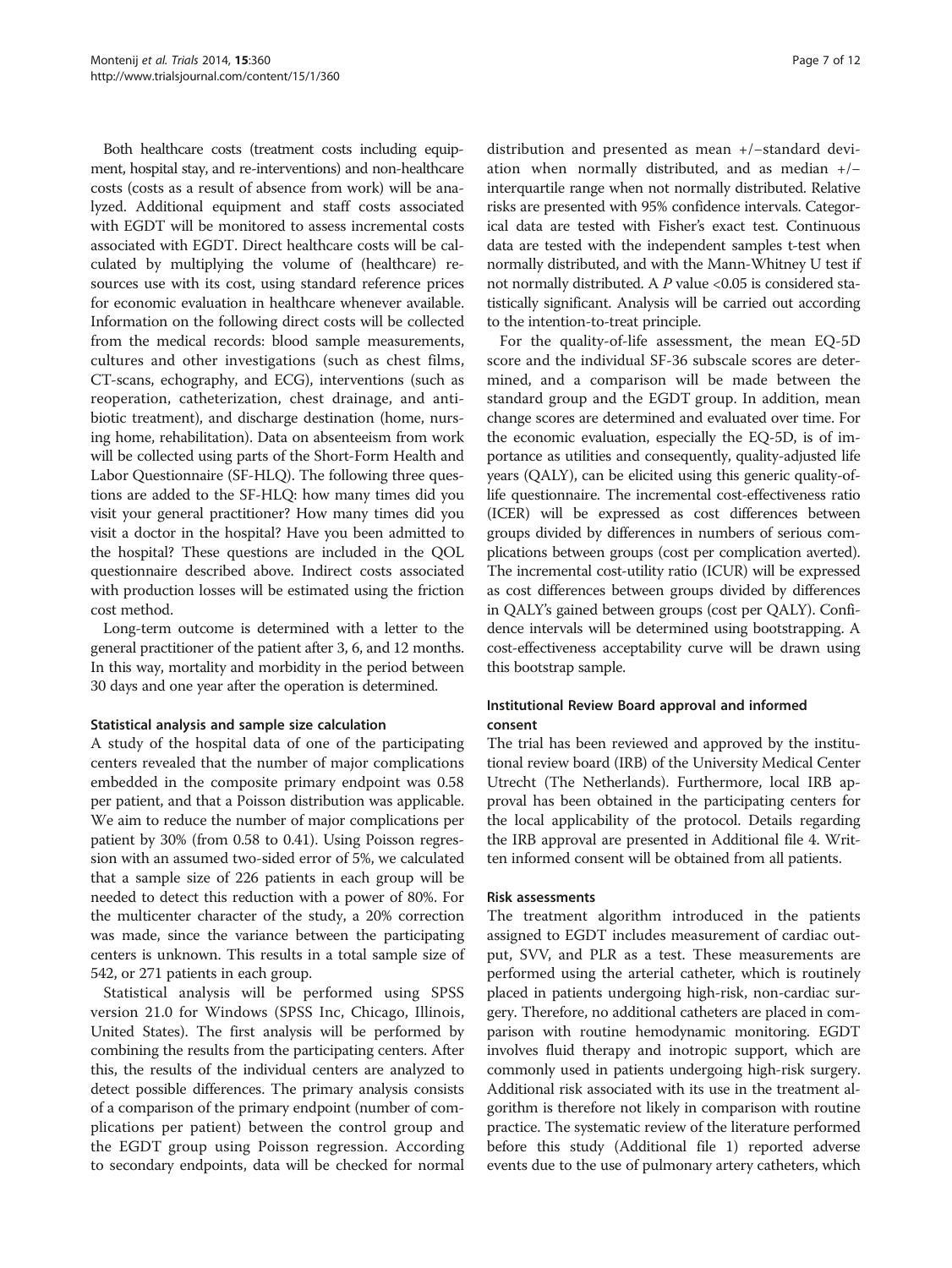are not used in this study. Only one study reported myocardial ischemia due to use of inotropic support, which disappeared after stopping inotropic infusion [[6](#page-10-0)]. In the other studies however, the results point to a lower incidence of myocardial ischemia, although significant reductions have not been reported. Adverse events with respect to fluid overload have not been described in the systematic review. Despite this, precautions have been taken in the EGDT algorithm to prevent the potentially harmful effects of excessive fluid and inotropic support.

#### Safety procedure

Events that meet the criteria for 'severe adverse events' (SAE's) are monitored and reported to the accredited IRB that approved the protocol and to a Data Safety Monitoring Board (DSMB). The major complications embedded in the primary outcome measure meet these criteria and are considered 'expected SAE's'. Cumulative data on these expected SAE's are reported biannually. Mortality and all other 'unexpected SAE's' are reported immediately. The DSMB has been created to assess the safety of the interventions and to monitor the overall conduct of the study. In addition, the DSMB assists and advises the investigators in protecting the validity and credibility of the trial. The members of the DSMB for this trial are an epidemiologist and biostatistician, an anesthesiologist and intensivist, and a gastrointestinal surgeon. The DSMB members will meet every six months in closed and open sessions. After each meeting the DSMB may decide the following: the trial is allowed to continue without further action, the trial is allowed to continue with recommendations which will be evaluated in the next meeting, or recruitment of patients is stopped since accumulating data points to an adverse effect in the intervention arm. The study will not stop if accumulating data points to a beneficial effect in the intervention arm. The roles and responsibilities of the DSMB are described in detail in a DSMB charter.

# **Discussion**

#### Trial context

There is an urgent need for a multicenter, randomized controlled trial, evaluating the application of AWAbased hemodynamic monitoring in goal-directed strategies for high-risk surgical patients [\[14](#page-10-0)[,34,35](#page-11-0)]. Ideally, the algorithm used for EGDT should be user-friendly and easily applicable in order to enhance the implementation in daily care. Moreover, this trial should include a large group of patients in order to have sufficient power to demonstrate differences in clinically relevant outcome parameters. Finally, long-term effects in terms of QOL and healthcare costs should be considered. So far, this 'ideal' trial has not been performed. The presented study protocol attempts to include the important features

mentioned, however, a number of aspects of the trial design however need to be discussed in detail. First we try to elucidate the clinical choices made in the selection of patients, the EGDT algorithm, care in the control group, and safety. Next, we will discuss a number of methodological issues with respect to the study design, primary outcome measure, blinding, and discharge criteria.

#### Clinical considerations

#### Patient population

Each year a large number of patients are scheduled for extensive abdominal surgery in a variety of hospitals. The postoperative problems seen in the postoperative period involve a major burden to patients and healthcare costs, and are acknowledged by many clinicians in the field of anesthesia, critical care, and surgery. Yet there is ongoing debate if and which type of advanced hemodynamic monitoring should be applied in these patients. In contrast, transesophageal echocardiography and pulmonary artery catheterization are extensively used in patients undergoing cardiac surgery, while the risk for postoperative complications or mortality is often lower. Therefore, we chose major abdominal surgery as the target population in this study. Hepatic resections are considered high-risk abdominal surgery, especially due to bleeding complications. Intraoperatively, however, the use of fluids is highly restrictive and the algorithm described in this study is not suitable for application in this specific patient category. Therefore, we decided to exclude patients scheduled for hepatic resection.

# EGDT algorithm

The algorithm was designed to be as easy as possible, to enhance the applicability in the various types of hospitals performing high-risk abdominal surgery. Basically, the algorithm includes three steps: 1) detect a drop in CI below the target value, 2) determine the intervention to restore the CI, and 3) evaluate if the CI increases above the target value.

The AWA technique used is not prescribed, but depends on the preference of the hospital. This will enhance the willingness to implement EGDT in clinical practice, since many hospitals already have AWA monitoring systems for other clinical purposes. In addition, EGDT is the intervention under investigation, not a specific device. AWA algorithms continue to improve and new devices will emerge in the coming years [[36](#page-11-0),[37\]](#page-11-0).

We decided to use CO, indexed to Body Surface Area  $(BSA(m^2) = 0.20247 \times Height(m)^{0.725} \times Weight(kg)^{0.425})$ as the target variable in the EGDT algorithm. CO gradually decreases with increasing age [\[38,39](#page-11-0)]. Since age varies considerably in the target population, we decided to use different target CI values in three age categories. Assessment of fluid responsiveness is the first step in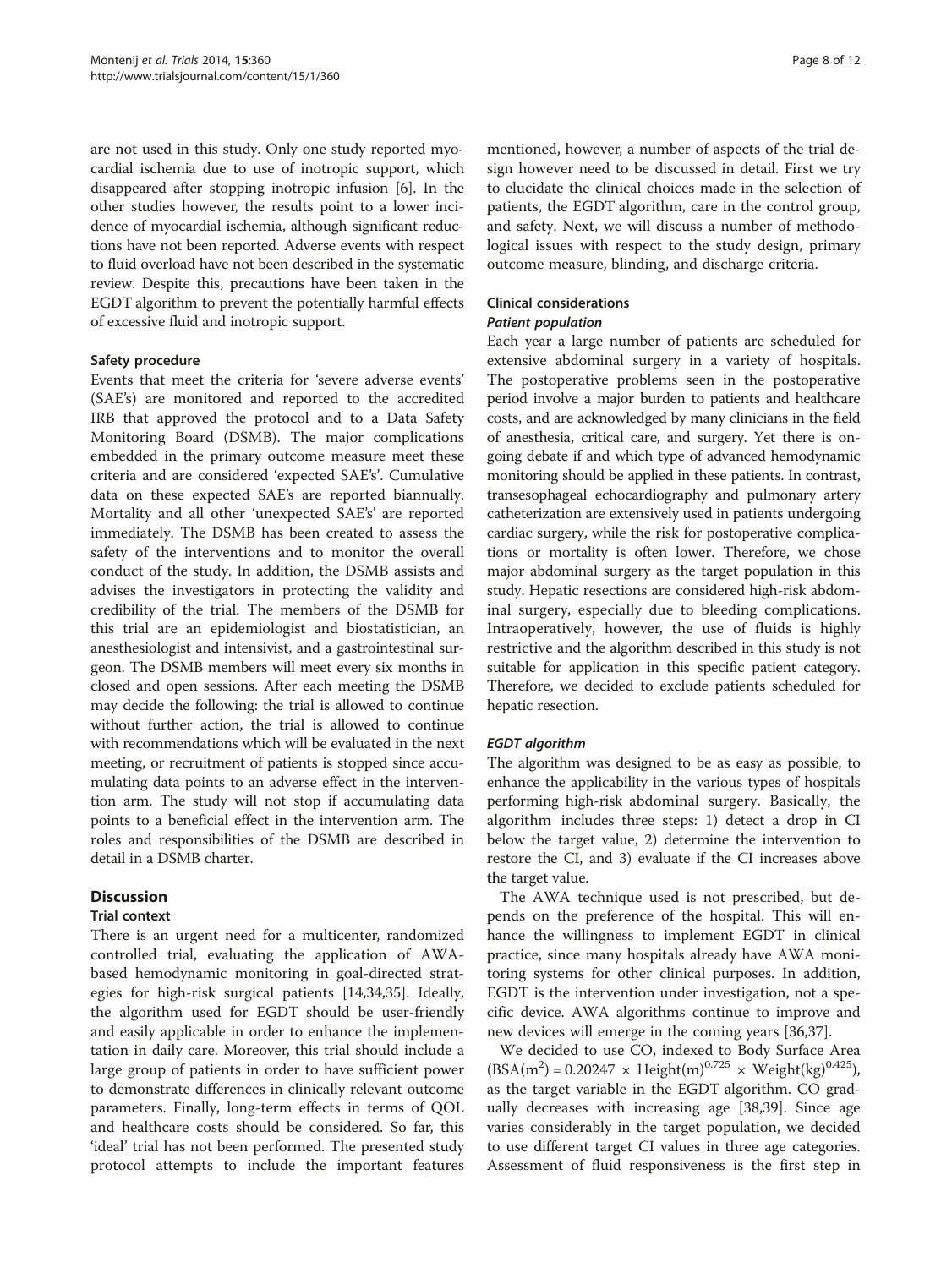optimizing CO. An SVV measurement can be used for this purpose, if a number of criteria for mechanical ventilation are met [[14,15\]](#page-10-0). In the OR, this will be the case in most situations. In the ICU or PACU however, patients are weaned from the ventilator, which hinders the reliability of dynamic preload assessment. In these circumstances, PLR testing provides a suitable alternative, if properly performed [\[24-26\]](#page-11-0). If the SVV criteria are not met and PLR testing is not possible, we decided to use a small FC to prevent unwanted volume loading in unresponsive patients. This small FC can be repeated if the patient responds well. Otherwise, inotropic support is used to restore the CI. Overall, SVV and PLR testing are important in the algorithm, which emphasizes the role of cardiac preload in treating low CO. Preload optimization is, however, not the primary target in this trial, since CO represents the most direct way to determine tissue oxygen delivery in the perioperative period [\[13\]](#page-10-0).

Central venous oxygen saturation  $(S_{cv}O_2)$  has been shown to be effective as a target variable in a number of goal-directed strategies in critical care, and has been considered as target variable for this trial as well [\[40-43](#page-11-0)]. There are, however, a number important limitations. For proper interpretation, oxygen consumption should be considered, which varies in the perioperative period to a great extent [[40](#page-11-0)]. In addition,  $S_{cv}O_2$  is usually intermittently determined, since special oximetry probes are needed for continuous  $S_{cv}O_2$  measurement. Therefore,  $S_{cv}O_2$  was not chosen as target in the treatment algorithm, but may be used additionally according to local practice.

The EGDT algorithm starts in the OR after induction of anesthesia before the start of surgery. Postoperatively in the ICU/PACU, EGDT continues until discharge for a maximum of 24 hours. In most hospitals, it is common practice to monitor patients after high-risk surgery for this period. For practical reasons therefore, EGDT can easily be implemented. More importantly, impaired tissue oxygenation may present up to 24 hours after surgery [[44-46](#page-11-0)].

#### Standard care

We decided to limit the criteria for standard care in order to keep care in the control group close to local routine. As described above, EGDT is meant as a supplement to standard care, not as a substitute. For reasons of generalizability to other institutions, care in the control group should not deviate from local routine to a great extent. On the other hand, bias or major differences between the participating centers may occur if standard care is rather heterogeneous. Criteria for mechanical ventilation were introduced to prevent bias from differences between the groups, since a reliable SVV measurement requires specific ventilation settings [[14,15](#page-10-0)]. The other criteria are very routine in most institutions. The use of epidural analgesia, enhanced

recovery after surgery (ERAS) protocols, corrections for preoperative fasting, and basic fluid regimes are not obligatory. Due to randomization, these treatment elements are expected to be balanced between the control and intervention groups. In addition, these elements do not interfere with the application of EGDT.

It would be valuable to monitor CO in the control group as well, albeit blinded for the clinicians. The presence or absence of differences in outcome between the control and intervention group are easier to interpret in the light of differences in CO between the groups. In clinical practice however, it may be difficult to apply standard care in the control group in the presence of a CO monitor. We fear that clinicians may tend to take CO values into consideration in their therapy. In addition, CO monitoring is associated with significant costs, which increases the total costs of the trial to a great extent.

#### Safety

Our systematic review of the literature did not reveal any harm due to the use of fluid or inotropes in goal-directed strategies. In the OR and ICU/PACU, both fluid and inotropes are extensively used. We decided to allow the use of both crystalloid and colloid fluids, according to local preferences. Norepinephrine and dobutamine were chosen for inotropic support as these inotropes are commonly used. Clinicians and other healthcare personnel are therefore familiar with the administration, clinical effects, and adverse reactions. In the algorithm however, patients may end up in a continuing loop of fluid or inotropic support if the response in CI is insufficient. In this case, volume overloading or adverse effects of inotropes may occur, and a number of safety measures have been incorporated in the algorithm in order to address this. If tachycardia, arrhythmia, myocardial ischemia, pulmonary edema, or cardiac decompensation is suspected or observed, any intervention within the algorithm should be stopped immediately. In contrast, fluid or inotropes should not be withheld in patients with CI values above their target. We therefore emphasize that EGDT is added to standard care and does not replace it. Interventions within the usual care for high-risk surgical patients, such as treatment of hypotension, hypovolemia, or any other suspicion of hemodynamic deterioration, should therefore be applied irrespective of the CI or the treatment algorithm.

# Methodological aspects

# RCT design

Especially in studies evaluating perioperative hemodynamic therapy, randomized controlled trials (RCTs) have a number of limitations, such as impossibility to blind at the patient and caregiver level, and the Hawthorne effect [[34,47,48](#page-11-0)]. The Hawthorne effect is a phenomenon whereby clinicians tend to improve care for patients included in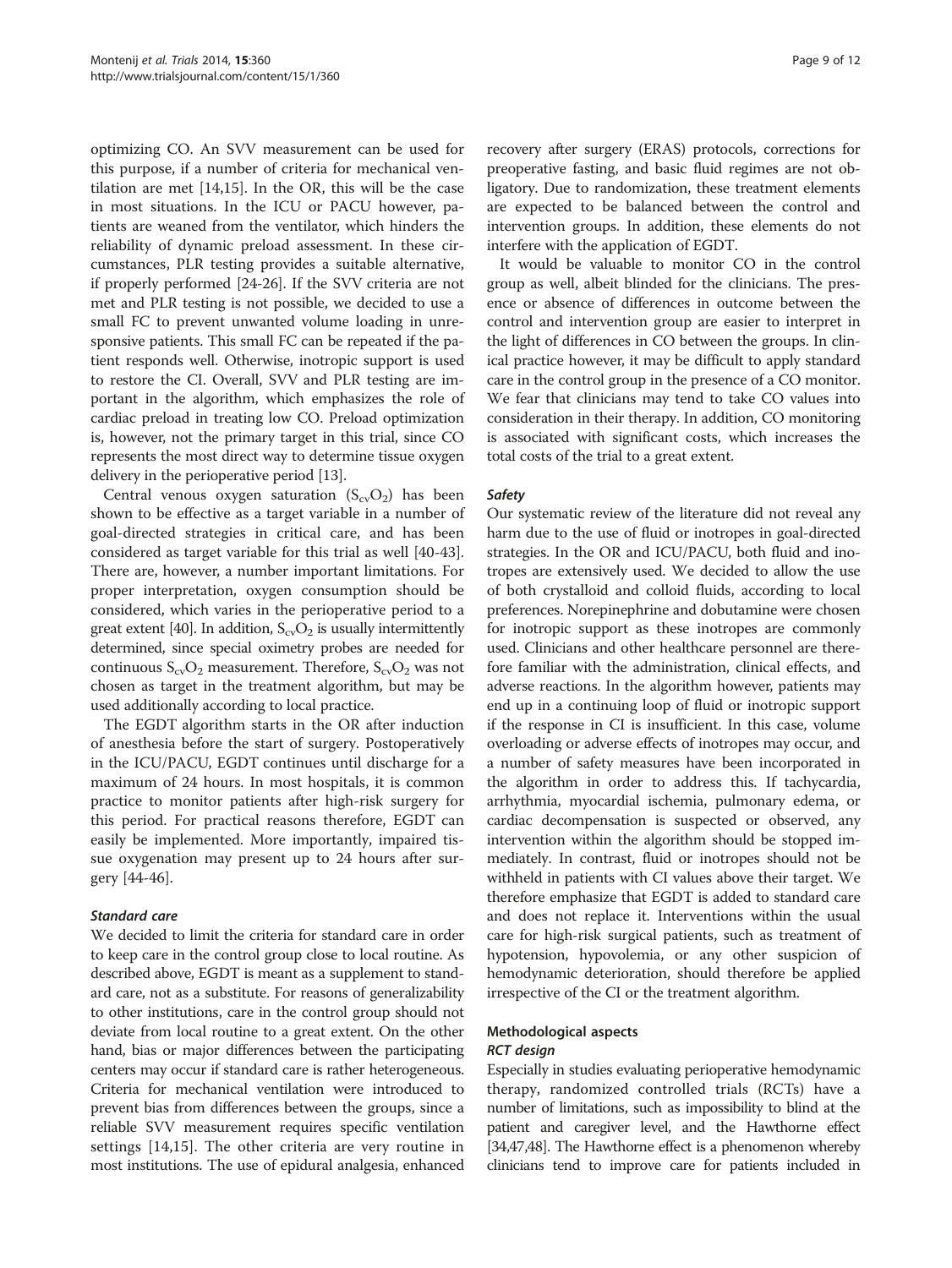studies, which may affect outcome in both the control and intervention groups [\[49\]](#page-11-0). We discussed the alternative approach of a before-after study. For the purposes of our study, prospective data collection is necessary. Therefore, the Hawthorne effect will be present in both 'before' and 'after' periods. More importantly, postoperative outcome after high-risk surgery is multifactorial. It is simply impossible to keep all these factors constant during the entire study period, which was the main reason for choosing the RCT design. Since the start of our trial, a number of important aspects in the care for high-risk surgical patients have changed. First, robotic surgery is increasingly being used in our institutions. Second, surgical safety checklists have been introduced in many centers, reducing both mortality and morbidity after surgery [[50](#page-11-0)]. In one of the participating centers in this trial this led to a significant reduction in 30-day in-hospital mortality [\[51\]](#page-11-0). Similar checklists have been implemented in the other participating centers. We therefore regarded randomization to be crucial in this study. We stratified the randomization procedure with respect to participating center and type of surgery, since these covariates may influence outcome to a great extent. The number of patients in certain strata may become small however, which was the reason for applying blocked randomization.

# Primary endpoint

The primary outcome measure in this trial is a combined endpoint of major complications in the first 30 days after surgery, including mortality. The use of composite endpoints in trials is common in order to increase statistical power and to capture the net benefit of the intervention [[52,53](#page-11-0)]. The most important disadvantage of this approach is that interpretation of the results is difficult if the outcomes are of different importance to patients. The components of a composite endpoint should therefore be clearly defined, clinically important, effected by the intervention, as homogeneous as possible, and weighed to reflect their relative importance [[53](#page-11-0)].

The major complications embedded in the composite endpoint in our study are clearly defined and associated with increased long-term morbidity and mortality. Yet there are differences in terms of clinical consequences for the patient. Therefore, we decided to take the number of complications per patient as a primary endpoint, instead of the number of patients with one or more complications. In this way, the severity of the complication is reflected. For instance, if a patient develops pneumonia, which is treated with antibiotics in the ward, there is only one complication registered. If the patient however needs ICU readmission because of respiratory failure and septic shock, three complications are registered. We will report all complications separately to show if a difference in the primary endpoint is predominantly caused by one

or more specific complications. In addition, the complications will be weighed using the Accordion complication severity score [\[31\]](#page-11-0).

A number of other outcome measures have been considered as a primary endpoint in this trial. First, we performed a sample size calculation for the detection of a difference in mortality. This however revealed that over 5,000 patients would be needed, which was not feasible. Second, we calculated that approximately 250 patients would be needed to detect a difference in length of stay in the hospital. As a result, the study would have insufficient power to detect differences in terms of morbidity, which was our primary aim. Third, a single complication taken as an outcome measure was considered. In this case, however, consequences for the patient may differ considerably as well. As described previously, pneumonia may have a mild clinical course, but may also result in septic shock with multi-organ failure. Finally, we considered complications weighed according to the Accordian complication severity score as a primary outcome measure [\[31\]](#page-11-0). This, however, requires an ordinal approach to data-analysis, which is not straightforward. In addition, it remains difficult to compare patients with multiple complications.

# Blinding

Ideally, blinding is used at the level of the patient, the caregiver, and the assessor of the outcome variable. In our trial however, blinding at the patient and caregiver is simply impossible. In theory, it is possible to use blinded assessors to determine outcome measures according to specified criteria. However, patient follow-up should be active and thorough, in order not to overlook complications and adverse outcomes once the patient is in the ward or at home. This requires frequent visits to the patients and monitoring of the patients' medical records. During these visits and in these records, information about the use of CO monitoring and PLR testing is easily obtained, which makes blinding impossible. Therefore, all variables are elaborately defined, especially outcome parameters. Strict criteria are used to define the complications embedded in the composite primary endpoint. In this way, we aim to minimize bias as much as possible.

# Discharge criteria

The length of stay in the hospital and ICU/PACU are important secondary endpoints, since they reflect the clinical course in the postoperative period and represent a significant part of the healthcare costs per patient. The discharge from patients from the hospital or ICU/PACU is, however, not only based on medical conditions but also influenced by the availability of care at the discharge destination. Continuation of care after treatment in the ICU/ PACU depends on the capacity of the wards or intermediate care units. Discharge from the hospital may require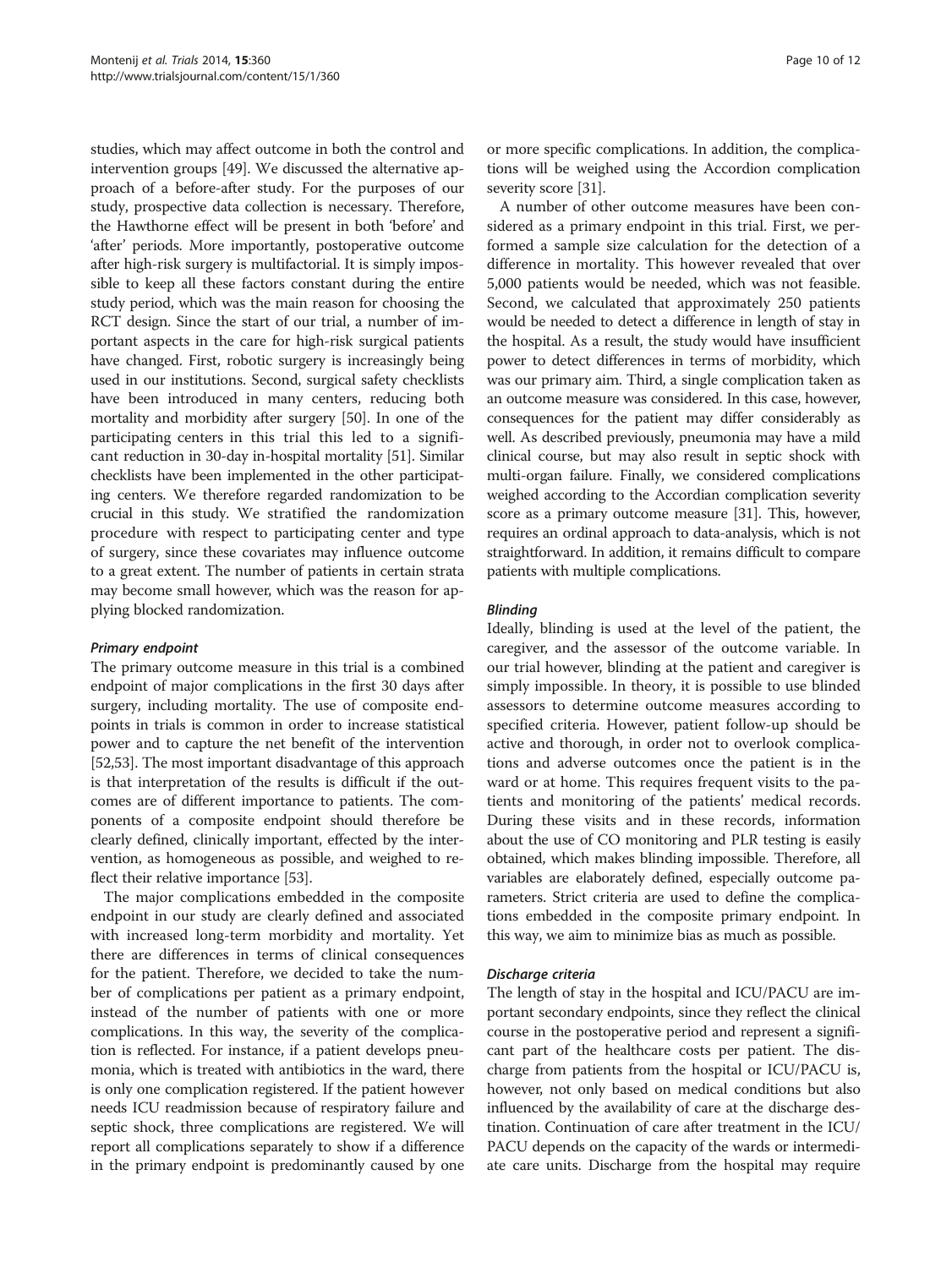<span id="page-10-0"></span>adjustments at home or (temporary) placement in nursing homes. In addition, discharge from the IC/PACU occurs mainly the morning after surgery, which leads to a skewed distribution. To account for these effects, fit-for-discharge criteria from the hospital and ICU/PACU were determined (Additional file 3) [5].

#### Trial status

Patient recruitment started in May 2012 and is expected to end in 2016. At the end of 2013, approximately 160 patients had been recruited across three centers. The fourth center is expected to start patient recruitment in 2014.

# Additional files

[Additional file 1:](http://www.biomedcentral.com/content/supplementary/1745-6215-15-360-S1.docx) Systematic review of the literature, performed before the start of the study.

[Additional file 2:](http://www.biomedcentral.com/content/supplementary/1745-6215-15-360-S2.docx) The '4-5-6' rule for transfusion with erythrocytes during acute, normovolemic anemia.

[Additional file 3:](http://www.biomedcentral.com/content/supplementary/1745-6215-15-360-S3.docx) Fit-for-discharge criteria ICU/PACU.

[Additional file 4:](http://www.biomedcentral.com/content/supplementary/1745-6215-15-360-S4.docx) IRB approval information.

#### Abbreviations

ASA: American Society of Anesthesiologists; AWA: Arterial waveform analysis; CI: Cardiac index; CO: Cardiac output; CT: Computed tomography; DSMB: Data safety monitoring board; EGDT: Early goal-directed therapy; FC: Fluid challenge; GCP: Good clinical practice; HR: Heart rate; IBW: Ideal body weight; ICER: Incremental cost-effectiveness ratio; ICU: Intensive care unit; ICUR: Incremental cost-utility ratio; IRB: Institutional review board; MAP: Mean arterial pressure; OR: Operating room; QALY: Quality-adjusted life years; QOL: Quality of life; PACU: Post anesthesia care unit; PLR: Passive leg raising; SAE: Serious adverse event; SOFA: Sequential organ failure assessment; SVV: Stroke volume variation; TEE: Transesophageal echocardiography; TISS: Therapeutic intervention scoring system.

#### Competing interests

WB has received honoraria for lectures and was consultant for both Pulsion Medical Systems and Edwards LifeSciences before the writing of the study proposal. TS has received honoraria for lectures for both Pulsion Medical Systems and Edwards LifeSciences before the writing of the study proposal. Pulsion and Edwards are both manufacturers of AWA-based hemodynamic monitoring devices, but they did not sponsor the study, have not been involved in the design of this study, and will not be involved in the data acquisition, analysis, or writing of the manuscript. LM, EW, MF, PB, AW and CK have no competing interests.

#### Authors' contributions

LM, EW, WB and TS participated in the study concept and design, study conduct, and will be involved in the data analysis and writing of the manuscript. MF and PB have been involved in the study design and will participate in the study conduct, data analysis and writing of the manuscript. AW was involved in the study concept and design and will be involved in the data analysis and writing of the manuscript, especially with respect to the quality of life and cost-effectiveness evaluation. CK is the trial statistician and has been involved in the study concept and design and will be involved in the data analysis and writing of the manuscript, especially with respect to the statistical analyses. All authors read and approved the final manuscript.

#### Acknowledgements

The authors would like to thank the research staff and clinicians of all participating centers involved in the study. This study is supported with institutional funding from the Albert Schweitzer Hospital, the Maastricht University Medical Center, the University Medical Center Groningen, and the

University Medical Center Utrecht. The study is not supported with external funding.

#### Author details

<sup>1</sup>University Medical Center Utrecht, Heidelberglaan 100, 3584 CX Utrecht, The Netherlands. <sup>2</sup> Albert Schweitzer Hospital, Albert Schweitzerplaats 25 3318 AT Dordrecht, The Netherlands. <sup>3</sup>University Medical Center Groningen, Hanzeplein 1, 9700 RB, Groningen, The Netherlands. 4 Maastricht University Medical Center, P. Debyelaan 25, 6229 HX Maastricht, The Netherlands.

#### Received: 29 April 2014 Accepted: 28 August 2014 Published: 16 September 2014

#### References

- 1. Pearse RM, Harrison DA, James P, Watson D, Hinds C, Rhodes A, Grounds RM, Bennett ED: Identification of the high-risk surgical population in the United Kingdom. Crit Care 2006, 10:81–86.
- 2. Jhanji S, Thomas B, Ely A, Watson D, Hinds CJ, Pearse RM: Mortality and utilisation of critical care resources amongst high-risk surgical patients in a large NHS trust. Anaesthesia 2008, 63:695–700.
- 3. Khuri SF, Henderson WG, DePalma RG, Mosca C, Healey NA, Kumbhani DJ: Determinants of long-term survival after major surgery and the adverse effect of postoperative complications. Ann Surg 2005, 242:326–343.
- 4. Benes J, Chytra I, Altmann P, Hluchy M, Kasal E, Svitak R, Pradl R, Stepan M: Intraoperative fluid optimization using stroke volume variation in high risk surgical patients: results of prospective randomized study. Crit Care 2010, 14:R118.
- 5. Scheeren TW, Wiesenack C, Gerlach H, Marx G: Goal-directed intraoperative fluid therapy guided by stroke volume and its variation in high-risk surgical patients: a prospective, randomized multicentre study. J Clin Monit Comput 2013, 27:225–233.
- 6. Pearse R, Dawson D, Fawcett J, Rhodes A, Grounds RM, Bennett ED: Early goal-directed therapy after major surgery reduces complications and duration of hospital stay. A randomized, controlled trial. Crit Care 2005, 9:687–693.
- 7. Older P, Hall A, Hader R: Cardiopulmonary exercise testing as a screening test for perioperative management of major surgery in the elderly. Chest 1999, 116:355–362.
- Kusano C, Baba M, Takao S, Sane S, Shimada M, Shirao K, Natsugoe S, Fukumoto T, Aikou T: Oxygen delivery as a factor in the development of fatal postoperative complications after oesophagectomy. Br J Surg 1997, 84:252–257.
- 9. Shoemaker WC: Cardiorespiratory patterns of surviving and nonsurviving postoperative patients. Surg Gynecol Obstet 1972, 134:810–814.
- 10. Peerless JR, Alexander JJ, Pinchak AC, Piotrowski JJ, Malangoni MA: Oxygen delivery is an important predictor of outcome in patients with ruptured abdominal aortic aneurysms. Ann Surg 1998, 227:726–732.
- 11. De Waal EE, De Rossi L, Buhre W: Pulmonary artery catheter in anaesthesiology and intensive care medicine. Anaesthesist 2006, 31:713–728.
- 12. Connors AF Jr, Speroff T, Dawson NV, Thomas C, Harrell FE Jr, Wagner D, Desbiens N, Goldman L, Wu AW, Califf RM, Fulkerson WJ Jr, Vidaillet H, Broste S, Bellamy P, Lynn J, Knauw WA: The effectiveness of right heart catheterization in the initial care of critically ill patients. SUPPORT Investigators JAMA 1996, 276:889–897.
- 13. De Waal EE, Wappler F, Buhre WF: Cardiac output monitoring. Curr Opin Anaesthesiol 2009, 22:71–78.
- 14. Montenij LJ, de Waal EEC, Buhre WF: Arterial waveform analysis in anesthesia and critical care. Curr Opin Anaesthesiol 2011, 24:651–656.
- 15. Michard F, Teboul JL: Using heart-lung interactions to assess fluid responsiveness during mechanical ventilation. Crit Care 2000, 4:282–289.
- 16. Marik PE, Cavalazzi R, Vasu T, Hirani A: Dynamic changes in arterial waveform derived variables and fluid responsiveness in mechanically ventilated patients: a systematic review of the literature. Crit Care Med 2009, 37:2642–2647.
- 17. Jhanji S, Pearse RM: The use of early intervention to prevent postoperative complications. Curr Opin Crit Care 2009, 15:349–354.
- 18. Hamilton MA, Cecconi M, Rhodes A: A systematic review on the use of preemptive hemodynamic intervention to improve postoperative outcomes in moderate and high-risk surgical patients. Anesth Analg 2011, 112:1392–1402.